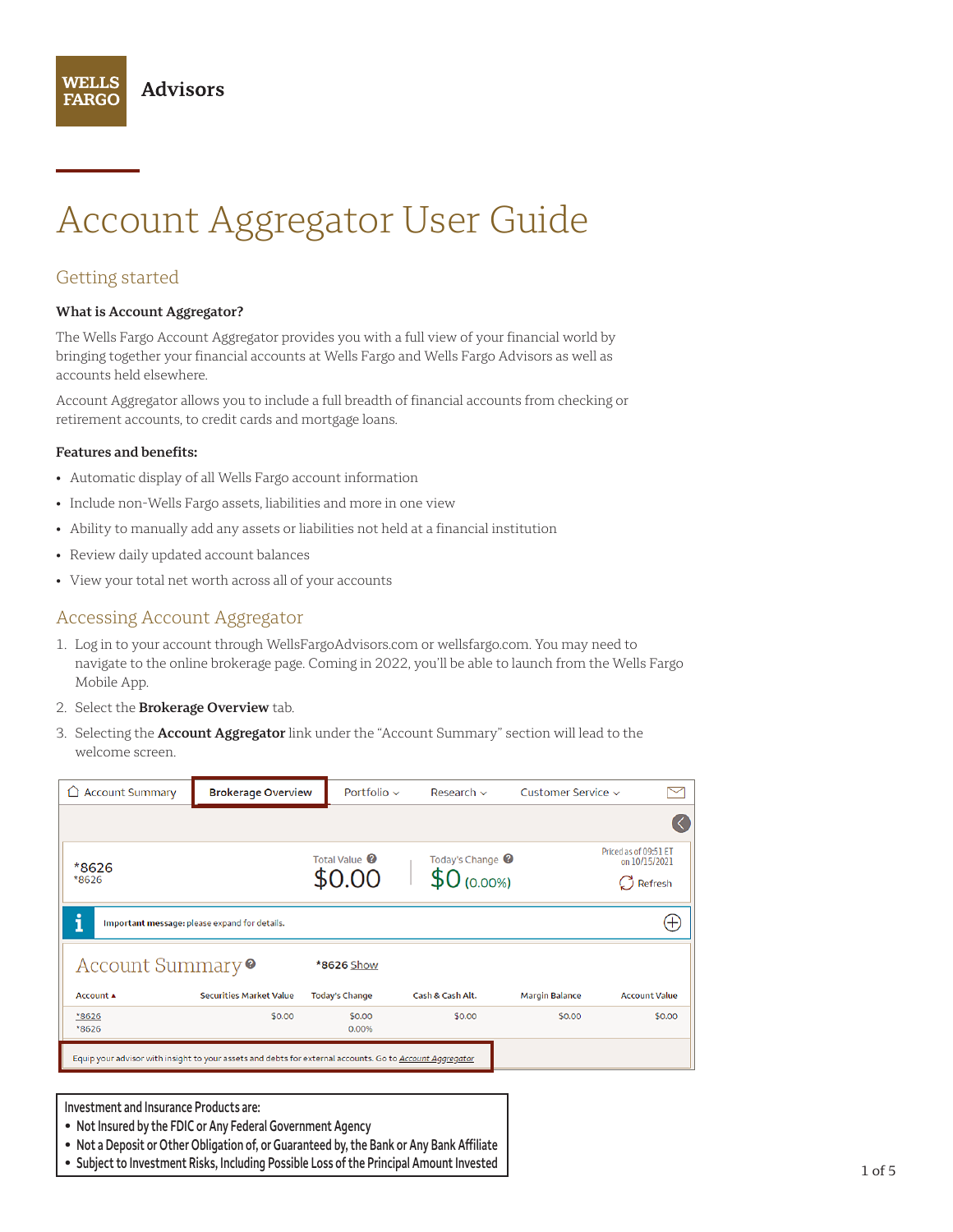## Welcome screen overview

A. Read the Account Aggregator Terms of Use, then check the checkbox confirming you reviewed it, and select **Accept & Continue** button. This will only appear the first time you access the tool. If you choose to decline, you'll be navigated back to the Brokerage Overview page.

| Sign Off                                                                                           |  |  |  |  |
|----------------------------------------------------------------------------------------------------|--|--|--|--|
|                                                                                                    |  |  |  |  |
|                                                                                                    |  |  |  |  |
|                                                                                                    |  |  |  |  |
|                                                                                                    |  |  |  |  |
|                                                                                                    |  |  |  |  |
|                                                                                                    |  |  |  |  |
|                                                                                                    |  |  |  |  |
| I confirm that I have read and agree to the <b>Account Aggregator Terms of Use</b> <sup>12</sup> . |  |  |  |  |
|                                                                                                    |  |  |  |  |
|                                                                                                    |  |  |  |  |

# Dashboard view

This page lists account information under Assets (cash, investments) and Debts (credit, loan) categories.

A. Select an individual account to view more details about it on the Account Details page.

| Assets                            | \$10,098,745                 | Debts                         | $-$121,974$    |
|-----------------------------------|------------------------------|-------------------------------|----------------|
| Cash<br>A.<br><b>Account name</b> | <b>Value</b>                 | Credit<br><b>Account name</b> | <b>Balance</b> |
| PREFERRED CHECKING*0302           | \$9,273.59                   | Plaid Credit Card*3333        | $-$410.00$     |
| Wells Fargo Bank, N.A.            | as of 09/01/21               | Chase                         | as of 10/12/21 |
| Plaid CD*2222<br>Chase            | \$1,000.00<br>as of 10/12/21 | <b>Credit total</b>           | $-5410.00$     |
| Plaid Checking*0000               | \$110.00                     | Loan                          | <b>Balance</b> |
| Chase                             | as of 10/12/21               | <b>Account name</b>           |                |
| Plaid Money Market*4444           | \$43,200.00                  | Plaid Mortgage*8888           | $-$56,302.06$  |
| Chase                             | as of 10/12/21               | Chase                         | as of 10/12/21 |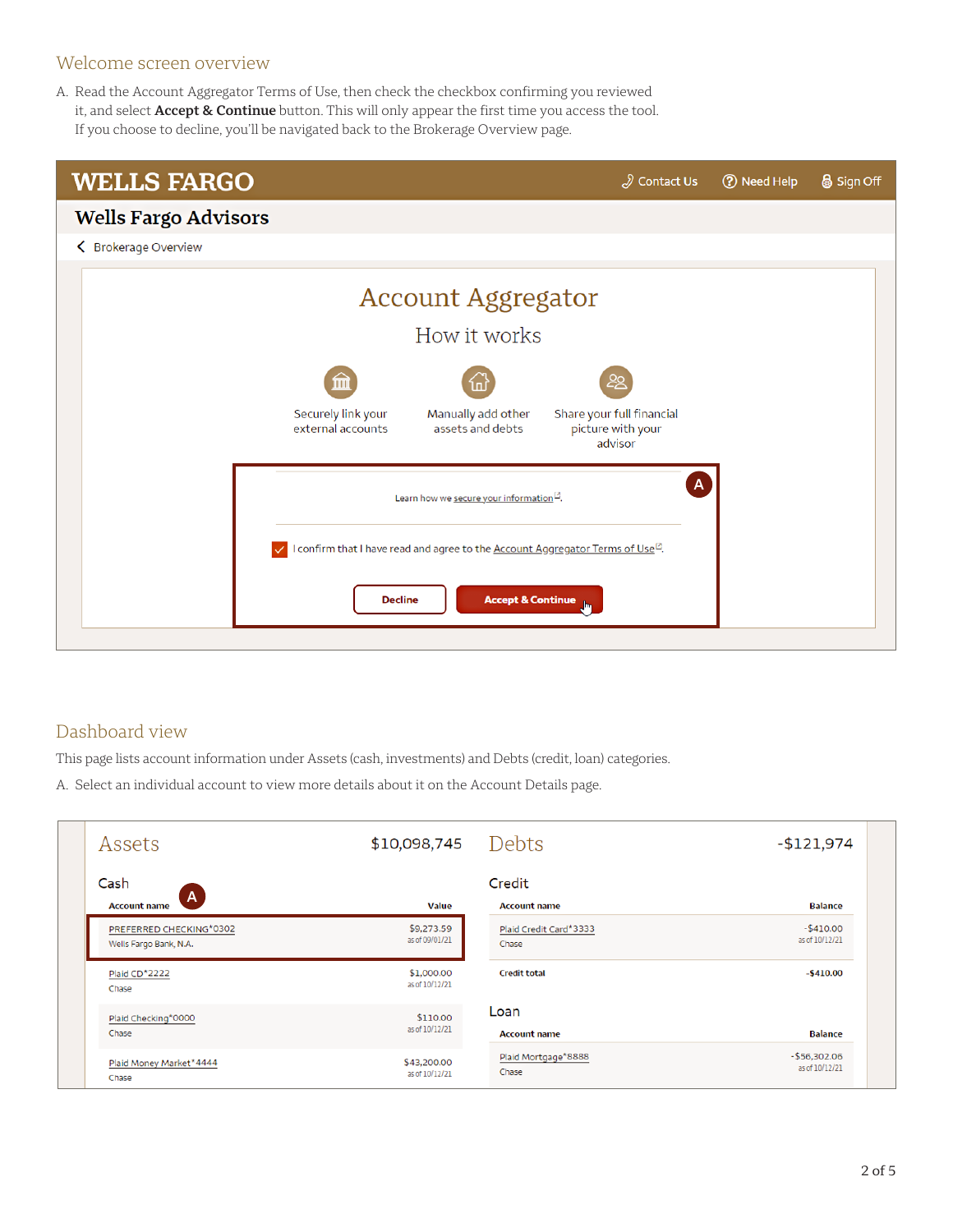- B. To aggregate accounts from external financial Institutions, select **Link External Account**.
	- 1. When you select **Link External Account**, you'll navigate to a page that says "Wells Fargo uses Plaid to link your bank." Choose **Continue**.
	- 2. Select your bank (or other financial institution). If you do not see it, use the search bar to retrieve it.
	- 3. Enter your credentials for that particular institution to access your bank information.
	- 4. When the success message pops up, select **Continue** to navigate back to Account Aggregator.
	- 5. If you have additional banks or institutions you work with, simply repeat this process to add those accounts.

| <b>Wells Fargo Advisors</b>                                                                             |                              |                             |                                    |
|---------------------------------------------------------------------------------------------------------|------------------------------|-----------------------------|------------------------------------|
| <b>Brokerage Overview</b>                                                                               |                              |                             |                                    |
| <b>Account Aggregator</b><br><b>Link External Account</b><br>You can also manually add assets or debts. | $B+C$                        |                             | \$9,976,771<br>Estimated net worth |
| Assets                                                                                                  | \$10,098,745                 | Debts                       | $-$121,974$                        |
| Cash                                                                                                    |                              | Credit                      |                                    |
| <b>Account name</b>                                                                                     | <b>Value</b>                 | <b>Account name</b>         | <b>Balance</b>                     |
| PREFERRED CHECKING*0302                                                                                 | \$9,273.59                   | Plaid Credit Card*3333      | $-$410.00$                         |
| Wells Fargo Bank, N.A.                                                                                  | as of 09/01/21               | Chase                       | as of 10/12/21                     |
| Plaid CD*2222<br>Chase                                                                                  | \$1,000.00<br>as of 10/12/21 | <b>Credit total</b>         | $-5410.00$                         |
| Plaid Checking*0000<br>Chase                                                                            | \$110.00<br>as of 10/12/21   | Loan<br><b>Account name</b> | <b>Balance</b>                     |





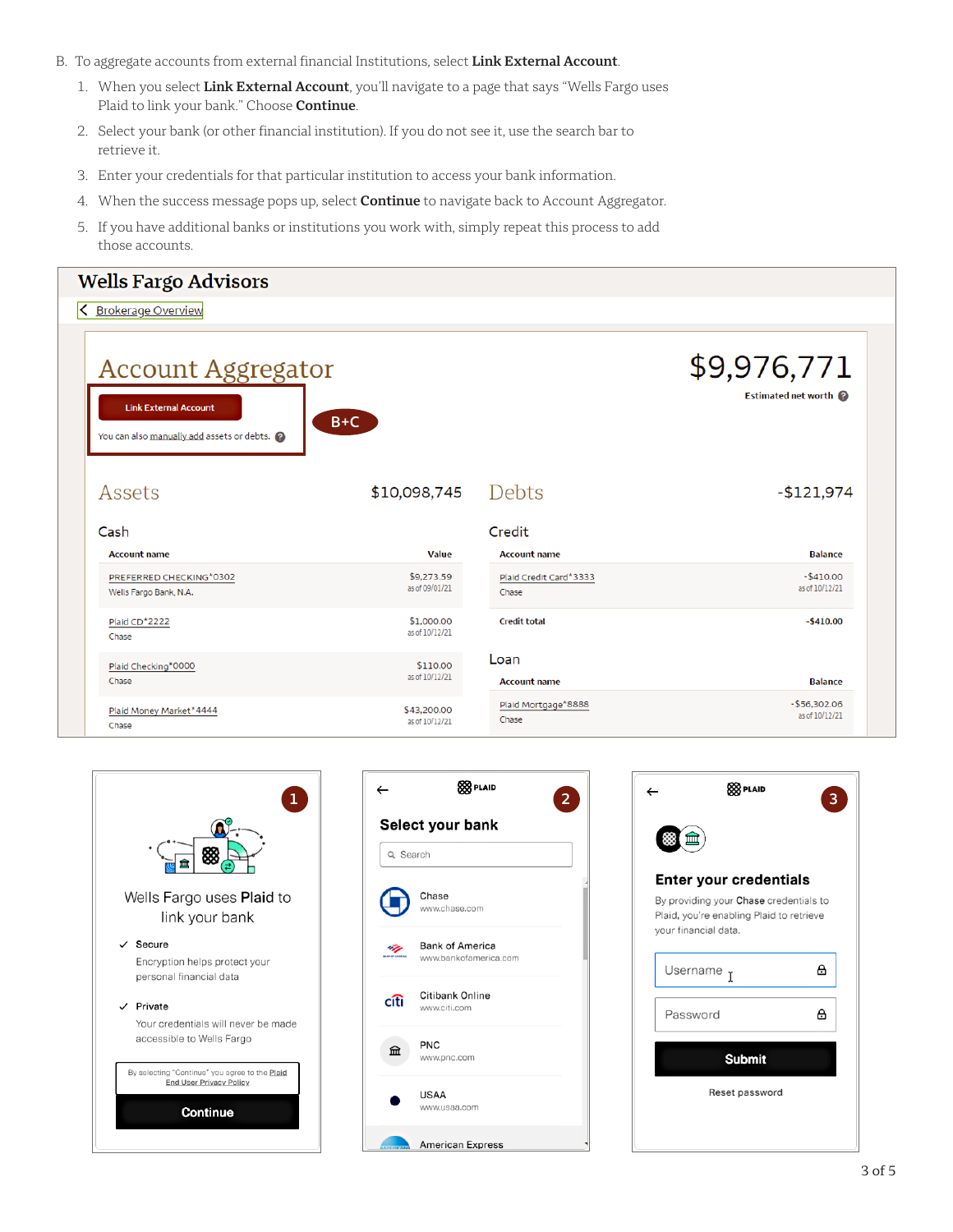- C. To aggregate any missing assets, debts, or accounts you do not want to link via external institution, you can manually choose the **manually add** link.
	- 1. You'll be navigated to manual page. Select either the "Asset" or "Debt" tab.
	- 2. Enter the description, select a category from the dropdown, and enter the dollar value of the account.
	- 3. When an account is unnecessary to share with your advisor, click to uncheck.
	- 4. Select **Save**.

| <b>Asset</b>                                                         | Debt |
|----------------------------------------------------------------------|------|
| Asset examples: Home value, vehicles, jewelry, artwork, collectibles |      |
|                                                                      |      |
| Description                                                          |      |
| <b>Enter description</b>                                             |      |
| Category                                                             |      |
| Select one                                                           |      |
| Value                                                                |      |
| \$                                                                   |      |
|                                                                      |      |
|                                                                      |      |
| Allow your advisor to view this asset                                |      |

| Category                    |
|-----------------------------|
| <b>Checking Account</b>     |
| Savings Account             |
| 401(k)                      |
| <b>Traditional IRA</b>      |
| <b>Tax-deferred Account</b> |
| Roth 401(k)                 |
| <b>Roth IRA</b>             |
| <b>Tax Exempt Account</b>   |
| <b>Brokerage Account</b>    |
| College Savings Account     |
| Primary Home                |
| <b>Investment Property</b>  |
| Closely-Held Business       |
| <b>Other Asset</b>          |
| Category                    |
| Mortgage                    |
| Home Equity Loan            |
| <b>Line of Credit</b>       |
| <b>Student Loan</b>         |
| Credit Card                 |
| Other Debt                  |

## Account Details view

When an account name of an individual account on the Dashboard page is selected, you'll navigate to the Account Details page. Here, you can see account name, masked account number, type of account, total value, and last updated timestamp.

You have the ability to control whether your advisor can view the selected external account by selecting or de-selecting the check box and choosing **Save**.

**Note**: Internal Wells Fargo and Wells Fargo Advisors accounts cannot be hidden from advisors.

| Plaid Money Market *4444<br><b>MONEY MARKET - Chase</b>    | \$43,200.00<br>Re-Link Account |
|------------------------------------------------------------|--------------------------------|
| $\vee$ Allow your advisor to view this asset $\odot$       |                                |
| Save                                                       |                                |
| Disconnect all Chase accounts from your Account Aggregator |                                |